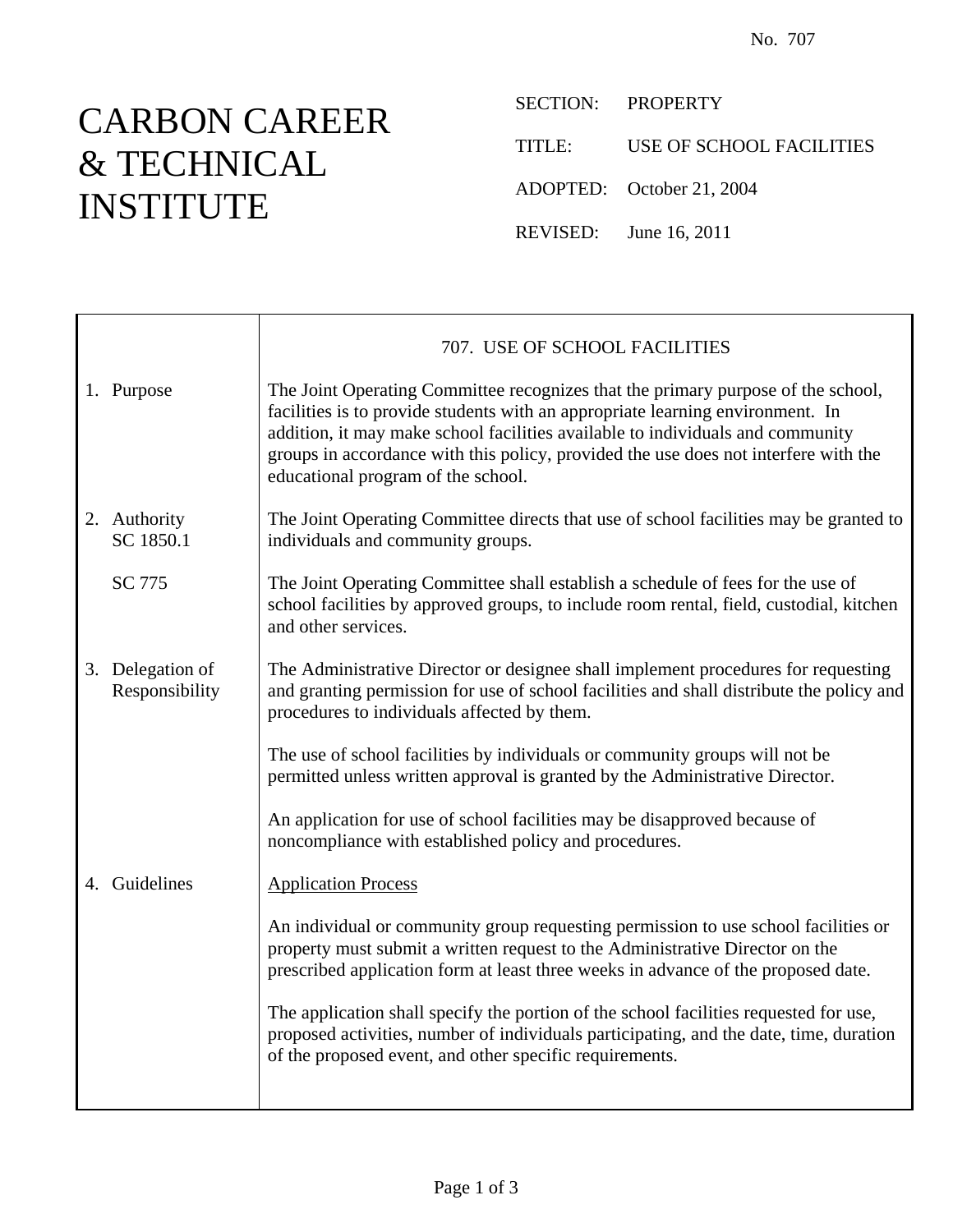| Along with the completed application, the individual or group must submit evidence<br>of organizational liability coverage required by school guidelines, planning for<br>proper supervision, and documentation that the school shall be held harmless by the<br>user for any liability that arises from use of facilities by an individual or group.                  |
|------------------------------------------------------------------------------------------------------------------------------------------------------------------------------------------------------------------------------------------------------------------------------------------------------------------------------------------------------------------------|
| <b>Application Evaluation</b>                                                                                                                                                                                                                                                                                                                                          |
| No application to use school facilities shall be approved if the proposed activity<br>would result in any of the following:                                                                                                                                                                                                                                            |
| 1. Conflict with any school-sponsored activity.                                                                                                                                                                                                                                                                                                                        |
| 2. Access to facilities closed due to renovations, maintenance, cleaning, school<br>calendar, or Joint Operating Committee action.                                                                                                                                                                                                                                     |
| 3. Access to facilities containing equipment or furnishings which, if damaged or<br>operated by an unqualified operator, would be detrimental to the operation of a<br>school program.                                                                                                                                                                                 |
| 4. Prevention of school personnel from preparing school facilities for their primary<br>purpose, because of the nature or duration of the activity.                                                                                                                                                                                                                    |
| Limitations                                                                                                                                                                                                                                                                                                                                                            |
| When individuals and community groups receive written permission to use school<br>facilities under this policy, such use shall be conditioned upon strict compliance with<br>the following:                                                                                                                                                                            |
| 1. Individuals shall not use, access or enter upon any portions of the facilities or<br>their contents not specified in the approved written request form.                                                                                                                                                                                                             |
| 2. Restaurant facilities are limited to two outside groups per month.                                                                                                                                                                                                                                                                                                  |
| 3. Individuals shall refrain from any conduct or activities not specifically identified<br>in the approved written request form.                                                                                                                                                                                                                                       |
| 4. Should advertising or promotional activities be held at school facilities,<br>individuals and community groups shall clearly communicate that the activities<br>are not being sponsored by the school.                                                                                                                                                              |
| School equipment requested in conjunction with requested facilities shall be<br>identified when the application is submitted. Users of school equipment shall accept<br>liability for any damage to or loss of equipment that occurs while in their use. Where<br>rules so specify, no equipment may be used except by a qualified operator provided<br>by the school. |